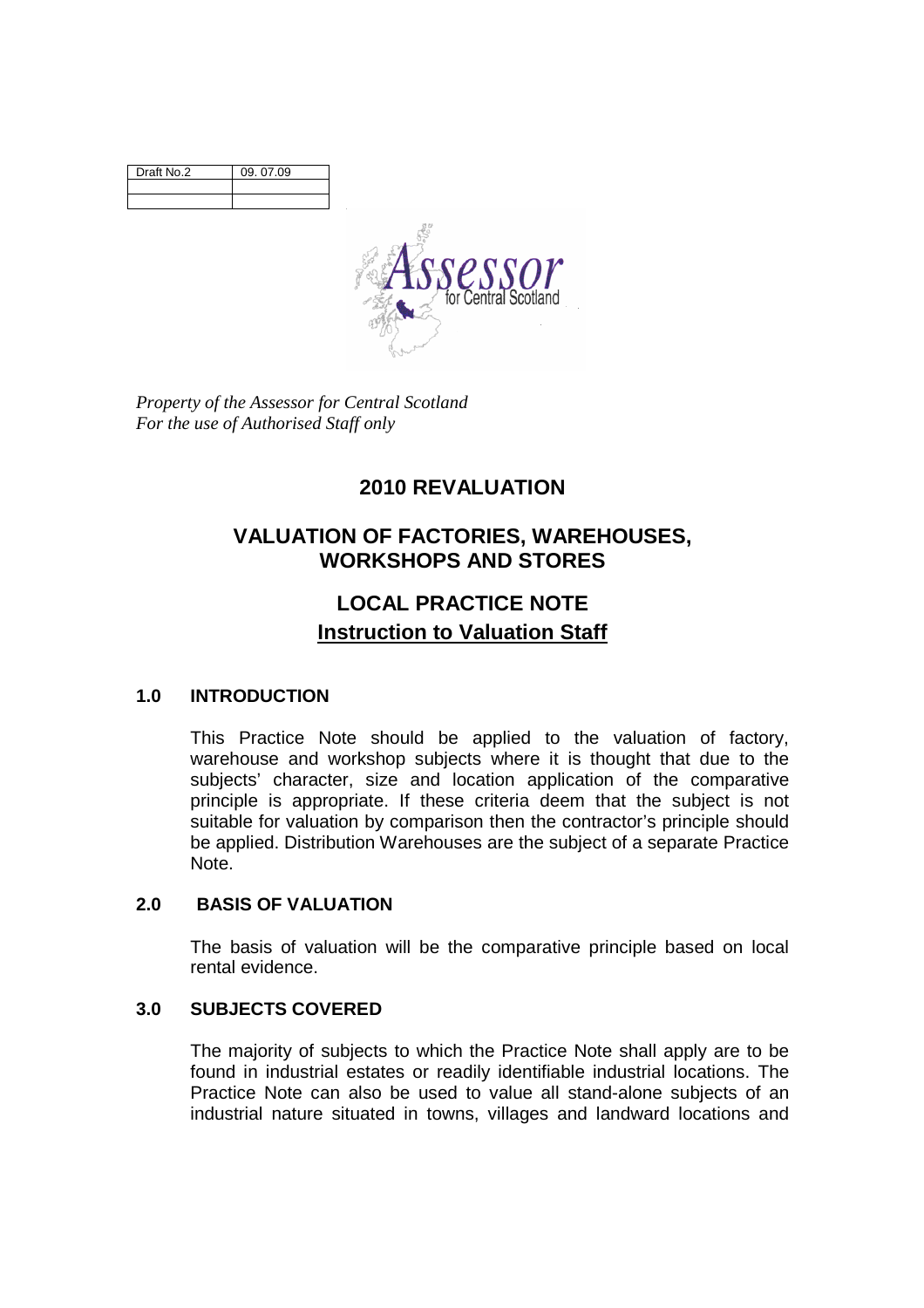may also be of assistance in valuing ancillary buildings to subjects covered by another SAA Practice Note.

## **4.0 SURVEY AND MEASUREMENT**

Building areas should be calculated on a gross external basis (GEA). The definition of GEA should be as provided in the RICS Guidance Note "Code of Measuring Practice" (6<sup>th</sup> Edition). In particular GEA shall include all perimeter wall thicknesses and measurements shall be made to the outermost face of walls. Wall-head height shall be measured as directed in "Technical Definitions 6.0 (B) Eaves Height" of the note.

## **5.0 ANALYSIS METHODOLOGY**

An analysis of let subjects throughout the valuation area has been carried out to determine a rate per square metre at the valuation date of 1 April 2008. The analysis has taken into account the building specification, age, features and size of each subject following adjustments made in accordance with the Scottish Assessor's Association Basic Principles Practice Note No.1, Revaluation 2010, Adjustment of Rents. Each subject has then been geographically grouped according to level of value to produce recommended rates for each industrial estate and location.

## **6.0 BUILDING SPECIFICATION & ADJUSTMENTS**

## **6.1 List of Specifications**

## **(a) Workshops/Warehouses etc**

|               | <b>SPECIFICATION</b>                                                                                                                                                                                                                                                                      |  |  |
|---------------|-------------------------------------------------------------------------------------------------------------------------------------------------------------------------------------------------------------------------------------------------------------------------------------------|--|--|
| $\mathbf 1$ . | <b>Standard Specification</b><br>Single storey cavity brick or modern clad (e.g. Butler Rib; double skin<br>corr. asb. etc) building; light steel frame; insulated roof; screeded<br>concrete floor. Standard heating and lighting<br>Height 3.8 to 4.8 metres                            |  |  |
| 1a            | <b>Standard Spec. part single skin</b><br>Single storey as Spec. 1 but with part single skin similar to Spec. 2.<br>Typically cavity dado with single skin corr. asb. to wallhead. Insulated<br>roof, screeded concrete floor. Standard heating and lighting.<br>Height 3.8 to 4.8 metres |  |  |
| 2.            | <b>Corrugated Asbestos</b><br>Single storey; light steel frame; single skin corr. asb. walls (uninsulated);<br>ins. roof; screeded concrete floor. Standard heating and lighting.<br>Height 3.8 to 4.8 metres                                                                             |  |  |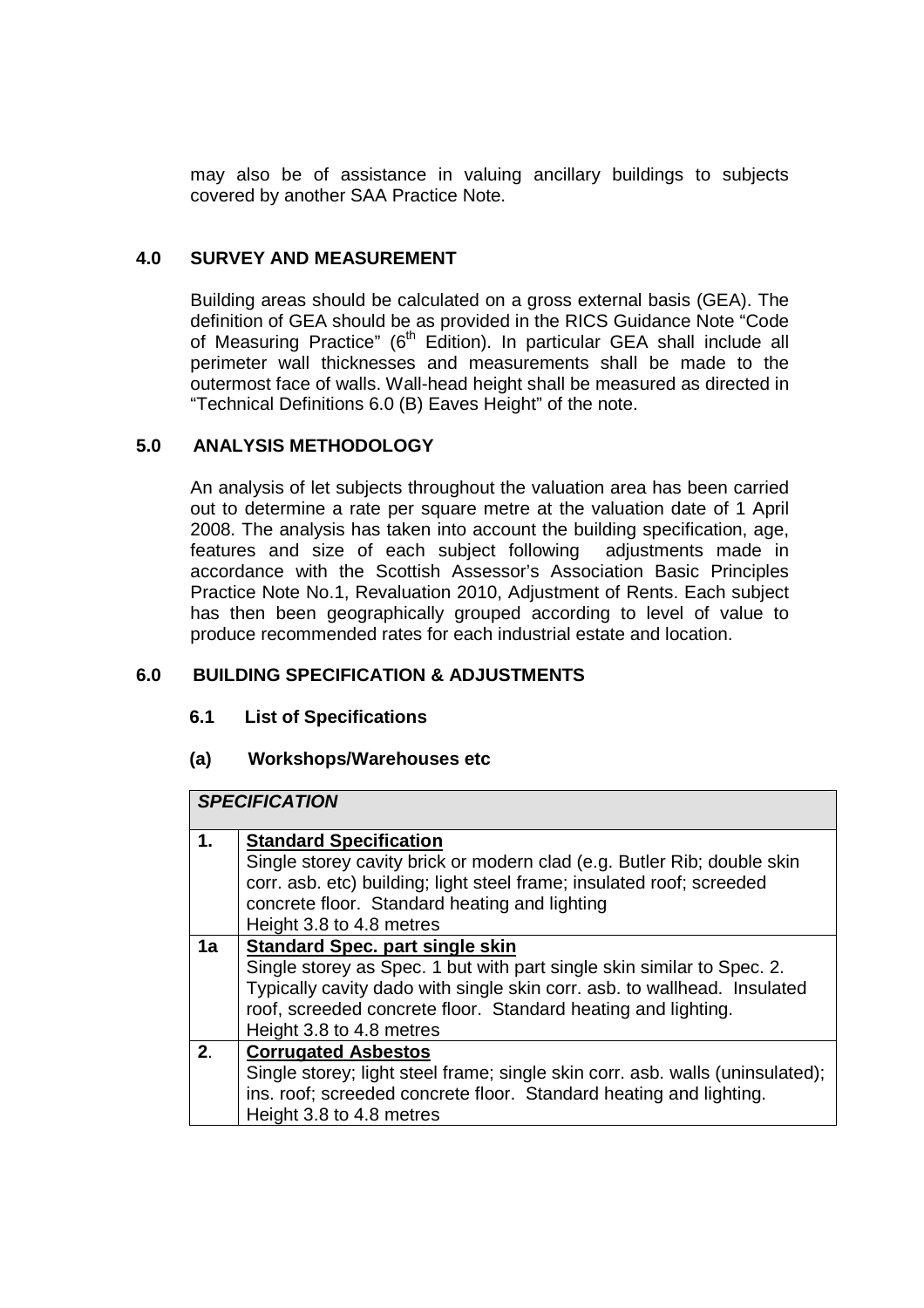| 3 <sub>1</sub> | 100mm Brick/Block                                                        |  |  |
|----------------|--------------------------------------------------------------------------|--|--|
|                | 3(a) Single storey; light steel frame; ins. roof; 100mm brick/ block     |  |  |
|                | walls; screeded concrete floor. Standard heating and lighting.           |  |  |
|                | Height 3.8 to 4.8 metres                                                 |  |  |
|                | 3(b) Single storey; 100mm brick/block walls - unframed (i.e., with       |  |  |
|                | 100mm walls and 100mm butts).                                            |  |  |
|                | Height 3.8 to 4.8 metres                                                 |  |  |
| 4.             | <b>Timber</b>                                                            |  |  |
|                | Single storey; timber frame; insulated roof; timber walls; screeded      |  |  |
|                | concrete floor. Standard heating and lighting.                           |  |  |
|                | Height 3.8 to 4.8 metres                                                 |  |  |
| 5.             | <b>Stone</b>                                                             |  |  |
|                | Single storey stone or excessively thick walls; insulated roof; screeded |  |  |
|                | concrete floor. Standard heating and lighting.                           |  |  |
|                | Height 3.8 to 4.8 metres                                                 |  |  |
| 6.             | 9" Brick                                                                 |  |  |
|                | 230mm thick brick single stone, insulated roof, screeded concrete floor, |  |  |
|                | standard heating and lighting.                                           |  |  |
|                | Height 3.8 to 4.8 metres                                                 |  |  |

# **(b) Offices**

|      | <b>SPECIFICATION</b>                                                       |                                                                           |  |
|------|----------------------------------------------------------------------------|---------------------------------------------------------------------------|--|
| A. I |                                                                            | <b>Standard Specification</b>                                             |  |
|      | Plain finish of same general quality as Factory Warehouse area in Spec. 1  |                                                                           |  |
|      | - plastered walls and ceiling; tiled floors. Standard lighting and heating |                                                                           |  |
| В.   |                                                                            | Non-purpose built older single storey offices; unlined brick walls; brick |  |
|      |                                                                            | or timber partitions. Standard lighting and heating.                      |  |
| С.   | (i)                                                                        | Inferior single storey 100mm brick walls; unlined. Standard               |  |
|      |                                                                            | lighting and heating. (to be treated as spec 3(a))                        |  |
|      | (ii)                                                                       | Inferior, 100mm brick - plaster walls and ceilings and generally          |  |
|      |                                                                            | better quality finish than works/stores areas. Standard lighting and      |  |
|      |                                                                            | heating.                                                                  |  |
| D.   | (i)                                                                        | Stone or 450mm brick, unlined. Standard lighting and heating              |  |
|      | (ii)                                                                       | Stone or 450mm brick - plaster walls and ceilings and generally           |  |
|      |                                                                            | better quality finish than works/stores areas. Standard lighting and      |  |
|      |                                                                            | heating.                                                                  |  |
| Е.   | (i)                                                                        | <b>Single storey timber construction</b> ; slate/felt roof; lined walls.  |  |
|      |                                                                            | Standard lighting and heating.                                            |  |
|      | (ii)                                                                       | <b>Timber – unlined walls.</b> Standard lighting and heating.             |  |
|      |                                                                            |                                                                           |  |
| F.   | <b>Terrapin type, including wiring for lighting and heating</b>            |                                                                           |  |
|      |                                                                            |                                                                           |  |
| G.   | <b>Portakabins, including wiring for lighting and heating.</b>             |                                                                           |  |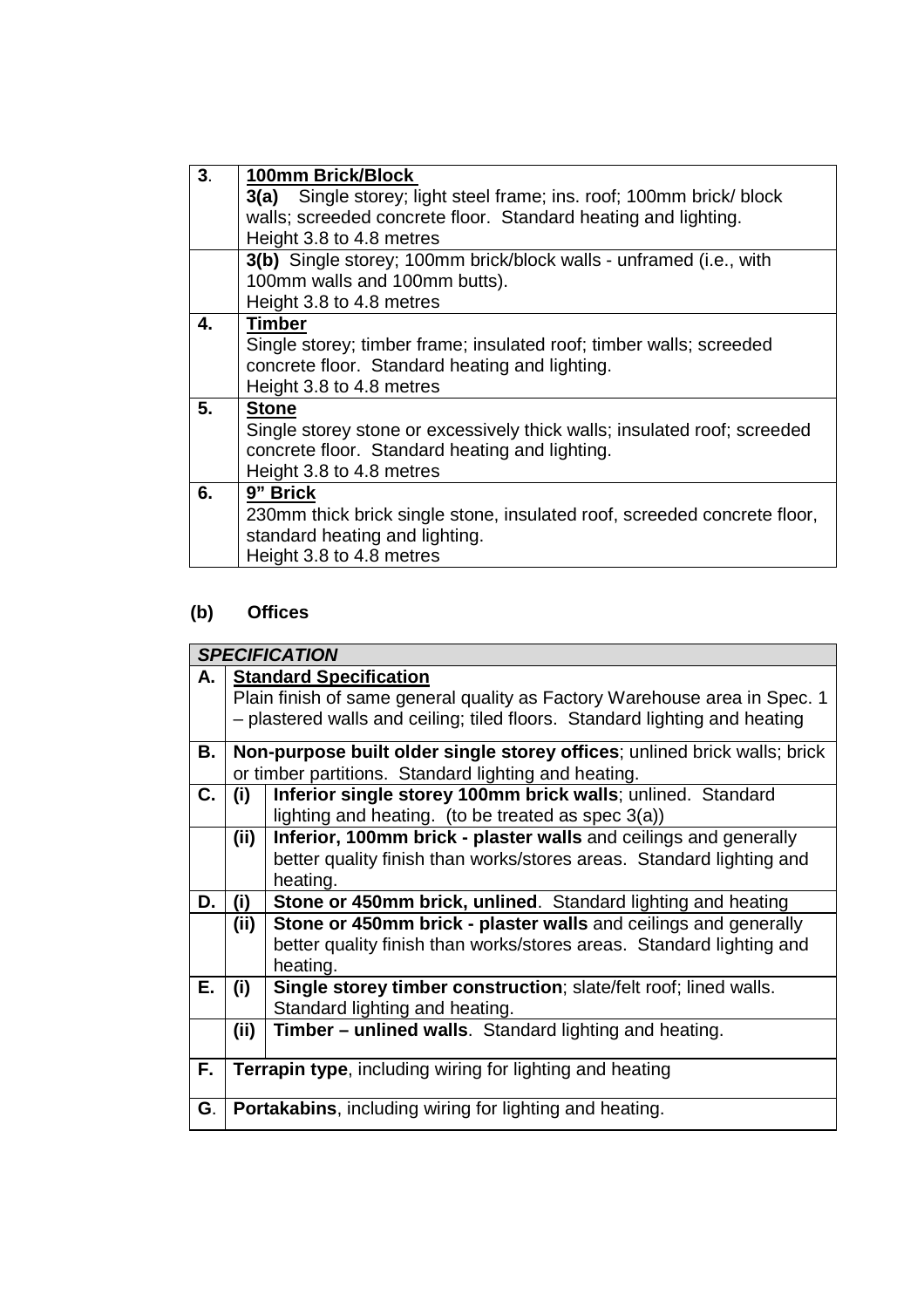| $H.$ Internal offices that are a tenant's improvement. An addition to the |
|---------------------------------------------------------------------------|
| warehouse rate of between 20% and 50% dependant on quality                |

Valuers should note that the basic level for offices has been derived from the quality of office accommodation associated with typical letting units. Some subjects may have offices that have considerably higher standards of finish, which should be reflected in the valuation. In this instance regard should be had to general office rates in the locality.

## **(c) Miscellaneous Buildings**

|      | <b>SPECIFICATION</b>                                                        |  |
|------|-----------------------------------------------------------------------------|--|
| А.   | <b>Nissen</b>                                                               |  |
|      | Concrete floor: adequate lighting, minimal heating                          |  |
| В.   | <b>Open Sparred Buildings</b>                                               |  |
|      | Approximately 6m height with earth floor (timber rails etc.)                |  |
| C.   | <b>Precast Concrete Construction</b>                                        |  |
|      | Single storey, concrete framed with sectional concrete, uninsulated         |  |
|      | panelled walls and single skin uninsulated roof, concrete floor, standard   |  |
|      | heating and lighting. Often referred to as "Horsa Huts". Height 2.5 to 3.5  |  |
|      | metres.                                                                     |  |
| D    | <b>Steel Containers</b> - Spot Rate – no adjustments to be made             |  |
| Е.   | <b>Converted Steel Containers</b>                                           |  |
|      | Steel containers converted for office use with windows, lining to walls and |  |
|      | ceiling, heavy duty painted floor, strip lighting and socket outlet.        |  |
|      | Externally painted.                                                         |  |
| F.   | <b>Houses Used as Workshops/Stores</b>                                      |  |
|      | Minimum adaptation - refer to Assistant Assessors                           |  |
| G. I | <b>Toilets</b>                                                              |  |
|      | Similar quality to offices – usually with quarry tiled floors and some wall |  |
|      | tiling. Use Office rates.                                                   |  |

## **(d) Ancillary Accommodation**

The following approach is recommended for the treatment of minor structures and elements frequently associated with Industrial Subjects.

| <b>Item</b>                 | <b>Approach to Valuation</b>                                                                                                                                                                                 |  |
|-----------------------------|--------------------------------------------------------------------------------------------------------------------------------------------------------------------------------------------------------------|--|
| <b>Canopies</b>             | Apply between 25% & 30% of basic rate for simple cantilevered<br>roofs and between 35% & 40% for more substantial steel framed<br>structures.                                                                |  |
| Loading<br><b>Platforms</b> | Add 2.5% to 7.5% to the basic rate of any area containing elevated<br>loading platforms with dock levellers, depending on the size of the<br>area served – the lower percentage to apply to larger subjects. |  |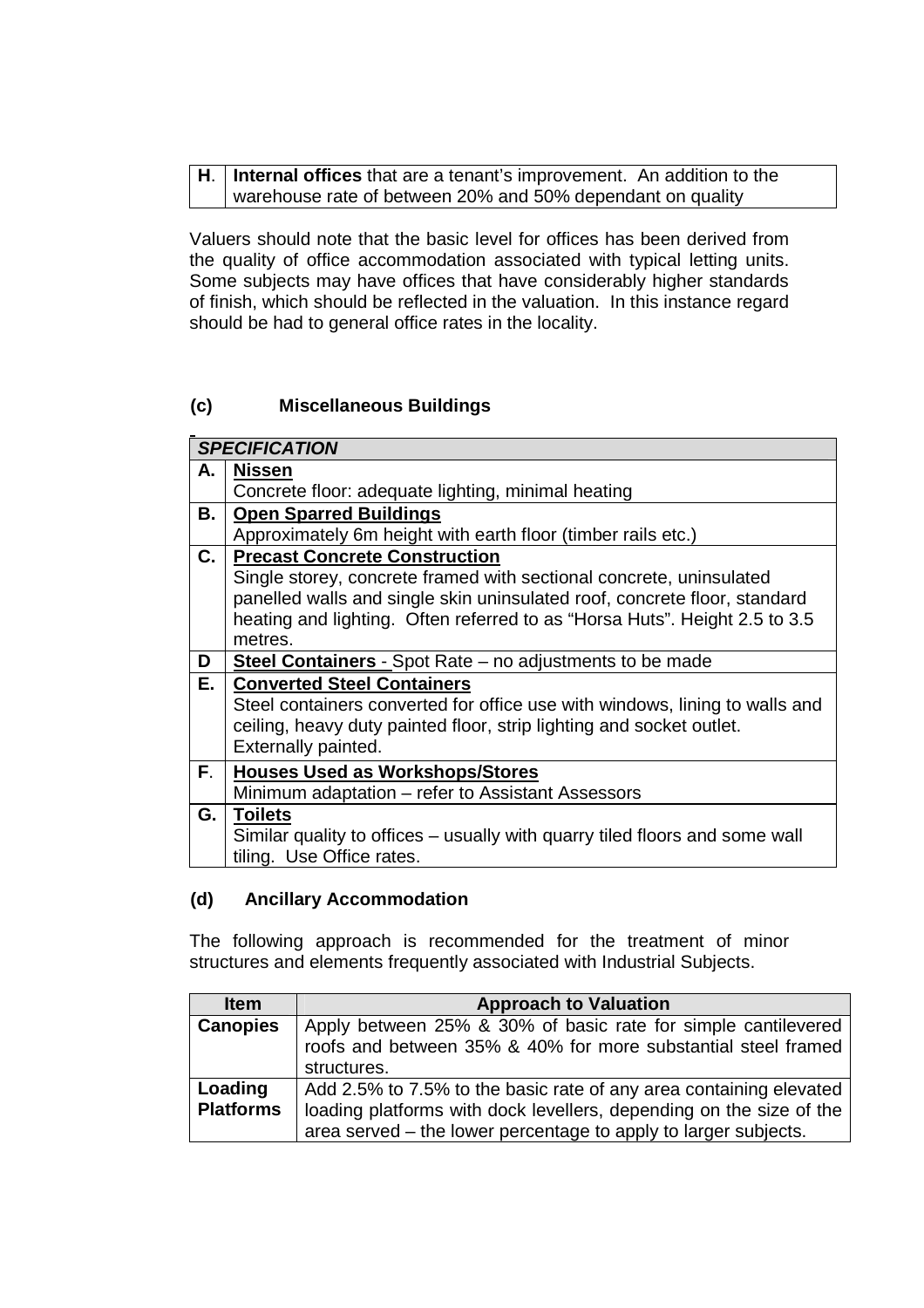|               | <b>Mezzanine</b> The building should be valued in the normal way <i>i.e. no adjustment</i> |  |
|---------------|--------------------------------------------------------------------------------------------|--|
| <b>Floors</b> | for the change in usable headroom beneath the mezzanine, and                               |  |
|               | the mezzanine valued at an extra over rate of between 15% and                              |  |
|               | 30% of basic rate depending on strength, quality and access.                               |  |
|               | The area of the mezzanine is not to be used in the calculated total                        |  |
|               | area of the buildings for quantum purposes.                                                |  |

## **6.2 Variations to Basic Rate**

Adjustments should be made to the basic rate in accordance with the recommendations below:

#### **6.2.1 Structure**

#### **(a) Floors**

#### **Construction**

| <b>Construction</b>         | <b>Adjustment</b> |
|-----------------------------|-------------------|
| Ash                         | $-20.0%$          |
| Cobble                      | $-10.0%$          |
| Earth                       | $-20.0%$          |
| Flag stone                  | $-10.0%$          |
| Heavy reinforced concrete   | $+5.0%$           |
| Inferior timber             | $-10.0%$          |
| Lightweight concrete        | $-10.0%$          |
| Sleeper                     | $-10.0%$          |
| Tarmac                      | $-5.0%$           |
| Timber                      | $-5.0%$           |
| <b>Rough Concrete</b>       | $-5.0%$           |
| <b>Un-screeded Concrete</b> | $-2.5%$           |

#### **Finish**

| <b>Finish</b>             | <b>Adjustment</b> |
|---------------------------|-------------------|
| Quarry/Cork tiles         | $+5.0%$           |
| Epoxy Resin/Vinyl tiles   | $+2.5%$           |
| Hardwood strip            | $+10.0%$          |
| Wood block                | $+10.0%$          |
| Steel plate on concrete   | $+10.0%$          |
| Surface drainage          | $+2.5%$           |
| Terrazzo                  | $+10.0%$          |
| Vinyl tiles (anti-static) | $+7.5%$           |

## **(b) Walls**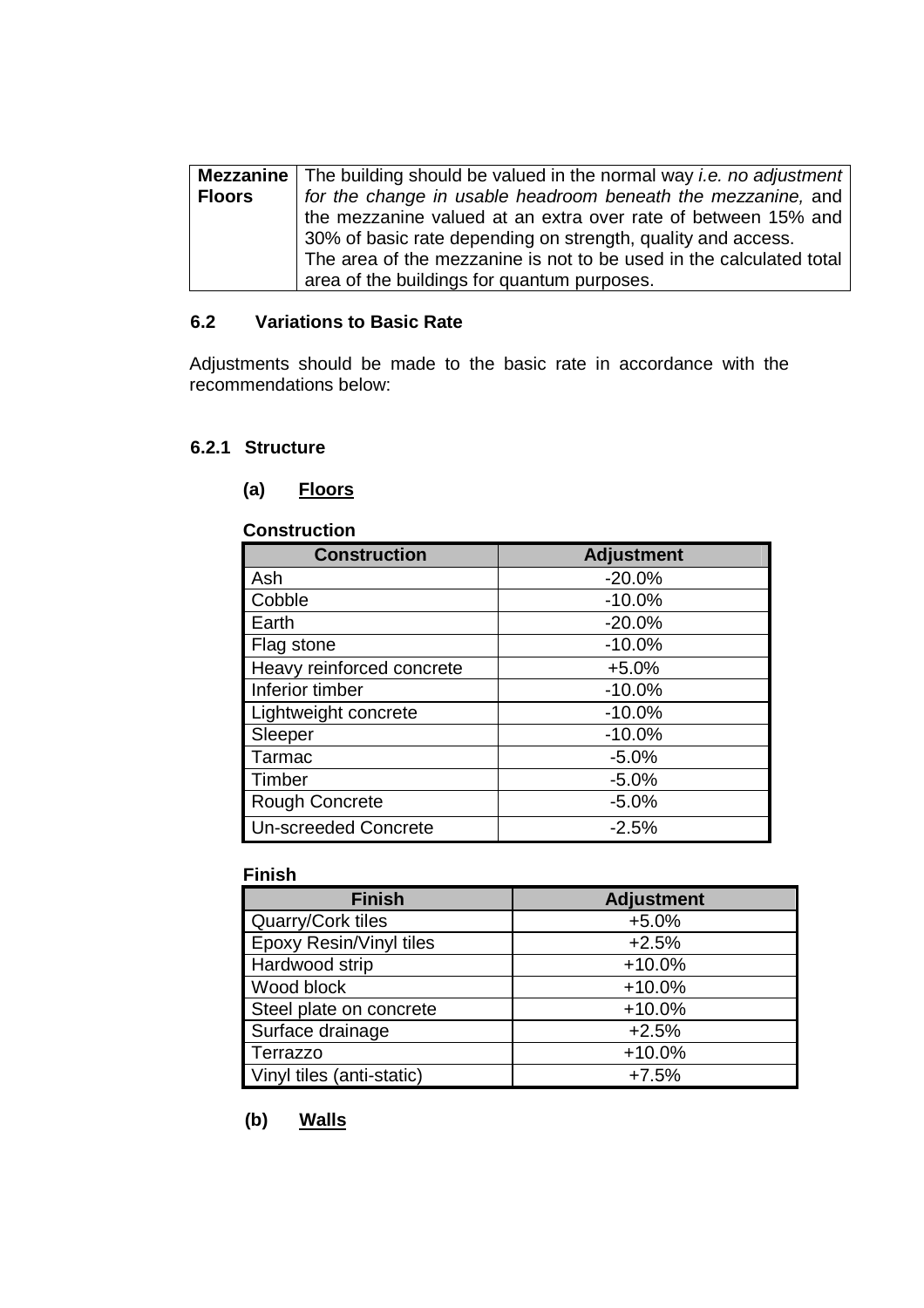#### **Construction**

| <b>Construction</b>                               | <b>Adjustment</b> |
|---------------------------------------------------|-------------------|
| Uninsulated modern cladding (in Spec 1 subjects   | $-10%$            |
| where the norm is double skin insulated cladding) |                   |
| Walls open to yard – deduct per wall              |                   |
|                                                   | $-15%$            |

#### **Finish**

| <b>Finish</b>          | <b>Adjustment</b> |
|------------------------|-------------------|
| Ceramic tiles          | $+10.0%$          |
| Mahogany faced plywood | $+5.0%$           |
| Plaster on hard        | $+5.0%$           |
| Plasterboard           | $+5.0%$           |
| Terrazzo               | $+10.0%$          |
| Wipe-clean wall finish | $+10.0%$          |

## **(c) Roof**

## **Construction**

| <b>Construction</b>      | <b>Adjustment</b> |
|--------------------------|-------------------|
| Inferior roof insulation | $-2.5\%$          |
| Lack of roof insulation  | $-5.0\%$          |

## **6.2.2 Wall-Head Height**

Height Adjustments (light steel frame structures only) -

At some stage where higher buildings are constructed, the structure becomes superior in order to carry the additional loading. However, unless the building would be considered as a medium, heavy or specialised one, the following adjustments for wall-head should be used.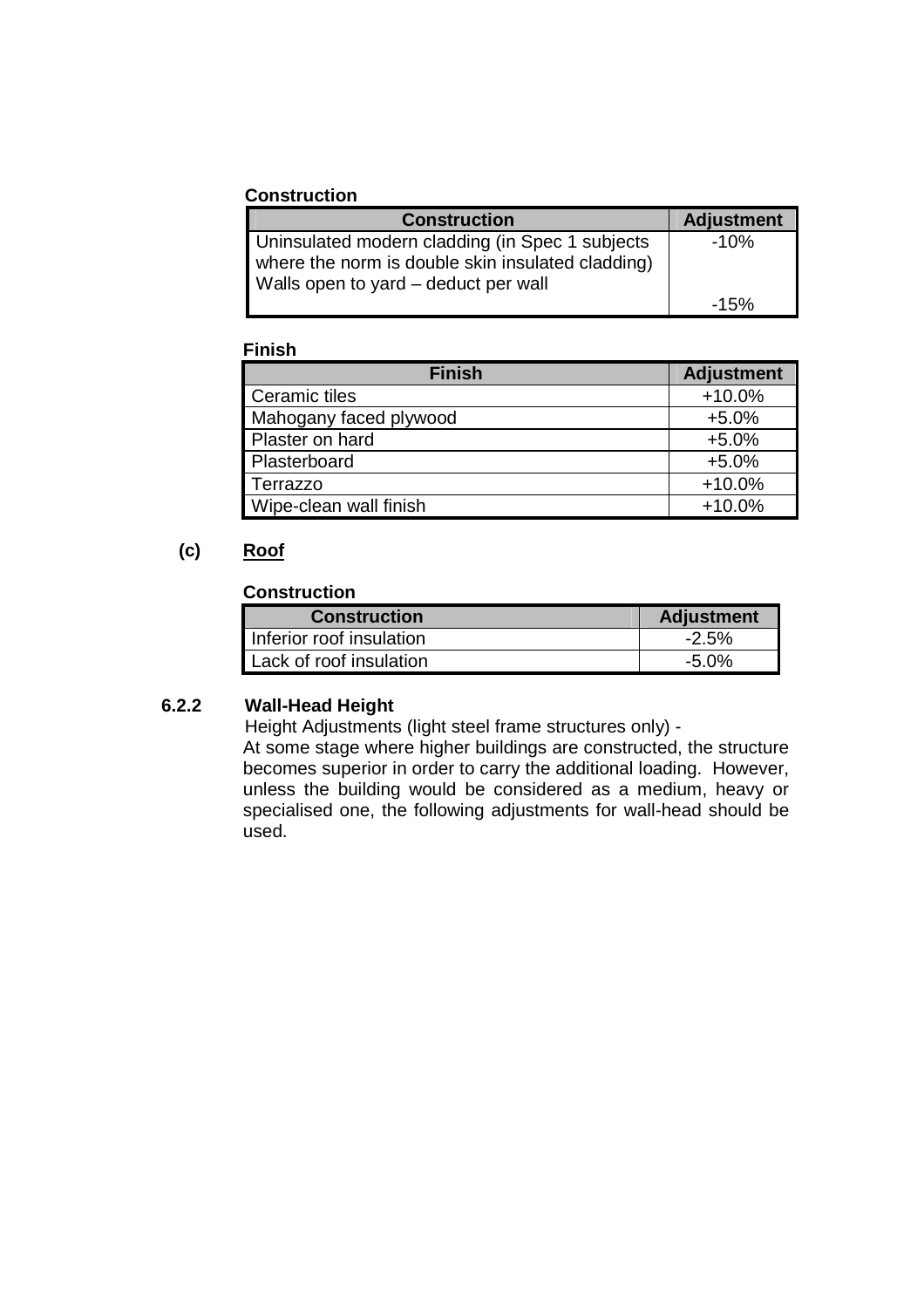| <b>Height Range</b>    |               | <b>Adjustment</b> |
|------------------------|---------------|-------------------|
| Under 1.30 metres      |               | Deduct 15%        |
| $1.30 - 1.79$ metres   |               | Deduct 12.5 %     |
| $1.80 - 2.29$ metres   |               | Deduct 10%        |
| $2.30 - 2.79$ metres   |               | Deduct 7.5%       |
| $2.80 - 3.29$ metres   |               | Deduct 5%         |
| $3.30 - 3.79$ metres   |               | Deduct 2.5%       |
| $3.80 - 4.80$ metres   | <b>NORMAL</b> | No Adjustment     |
| $4.81 - 5.30$ metres   |               | Add 1.25%         |
| $5.31 - 5.80$ metres   |               | Add 2.5%          |
| $5.81 - 6.30$ metres   |               | Add 3.75%         |
| $6.31 - 6.80$ metres   |               | Add 5%            |
| $6.81 - 7.30$ metres   |               | Add 6.25%         |
| $7.31 - 7.80$ metres   |               | Add 7.5%          |
| $7.81 - 8.30$ metres   |               | Add 8.75%         |
| $8.31 - 8.80$ metres   |               | Add 10%           |
| $8.81 - 9.30$ metres   |               | Add 11.25%        |
| $9.31 - 9.80$ metres   |               | Add 12.5%         |
| $9.81 - 10.30$ metres  |               | Add 13.75%        |
| 10.31-10.80 metres     |               | Add 15%           |
| $10.81 - 11.30$ metres |               | Add 16.25%        |
| $11.31 - 11.8$ metres  |               | Add 17.5%         |
| $11.81 - 12.3$ metres  |               | Add 18.75%        |
| Over 12.30 metres      |               | Add 20%           |

#### **6.2.3 Services**

#### **(a) General**

The approach to the treatment of "service" plant in lands and heritages is governed by the terms of the Valuation for Rating (Plant and Machinery) (Scotland) Regulations 2000. Class 2 of the Schedule of Prescribed Classes of Plant and Machinery describes as rateable service items including plant used for heating, cooling, ventilating, lighting, draining, supplying water or providing protection from hazards to the lands and heritages or part of them but specifically excludes "any such plant or machinery which is in or on the lands and heritages and is used or intended to be used in connection with services mainly or exclusively as part of manufacturing operations or trade processes".

All items of service plant, named under Class 2 of the Valuation for Rating (Plant and Machinery) (Scotland) Regulations 2000 (as amended), should remain in valuation unless the valuer is clearly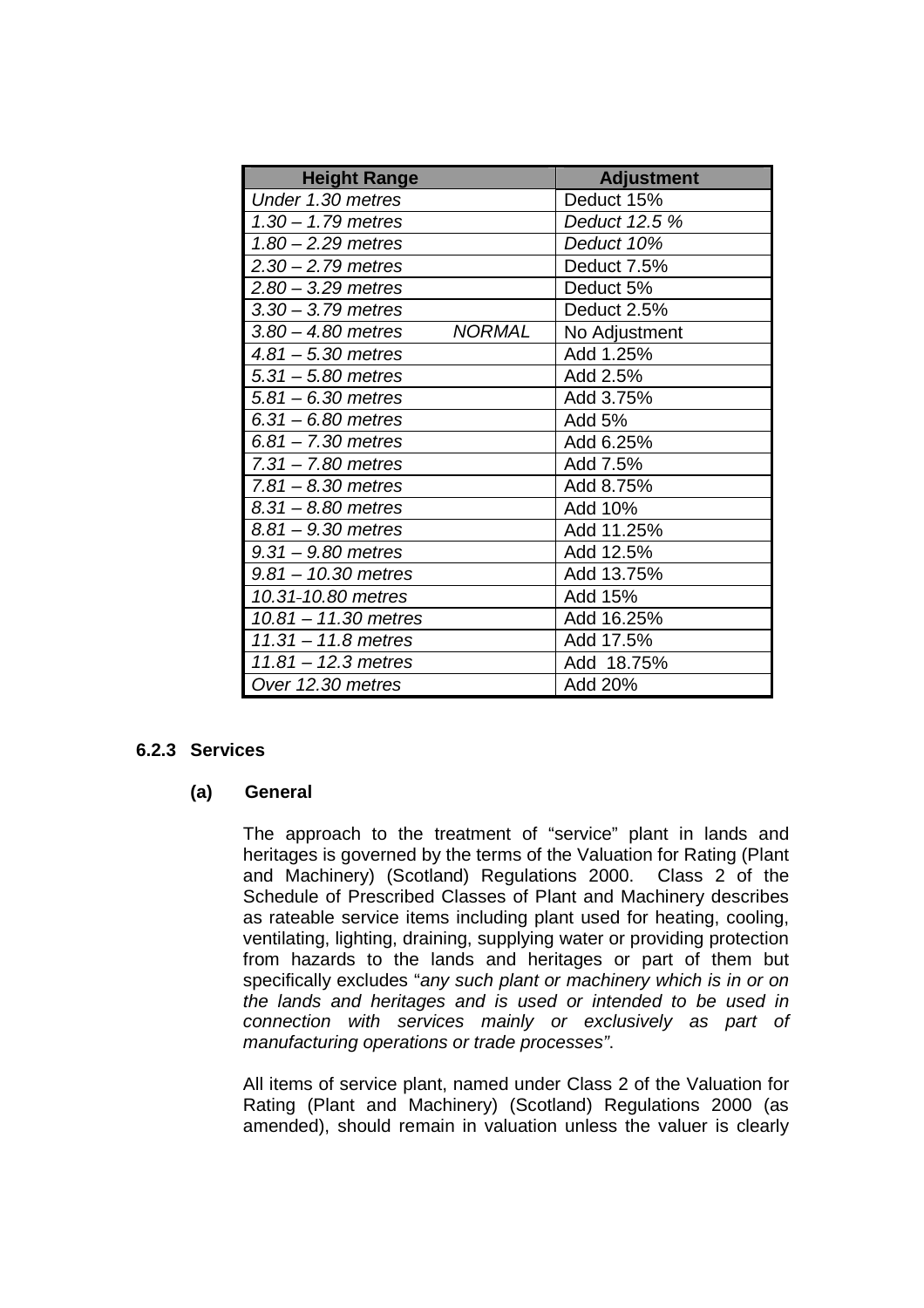satisfied that the proviso in the Regulations relating to items of plant or machinery "……used or intended to be used in connection with services mainly or exclusively as part of manufacturing operations or trade processes" applies. Care should be taken not to exclude from value any items of plant under the Class 2 proviso that may still be rateable elsewhere in terms of Classes 1, 3 or 4.

Careful consideration must be given before removing any service plant or machinery from value which it is claimed was installed only as a process requirement. It is suggested that where the main or exclusive use of an item of service plant cannot be identified as being used as

part of manufacturing operations or trade processes, then the item should be regarded as rateable under Class 2. In the case of multipurpose service plant, the functions of the plant should be individually considered. For example, in the case of an airconditioning system which provides amongst other things, heating, the use of the heating needs to be identified and unless the heating is used mainly as part of manufacturing operations or trade processes then an element in respect of heating should be retained in value. For assistance in this matter reference should be made to the SAA paper "Interpretation Guidance: Class 2 Table 2(b) The Valuation for Rating (Plant and Machinery) (Scotland) Regulations 2000".

The SAA Industrial Committee Practice Notes on Cold Stores and Clean Rooms also give good guidance in regard to these particular subjects.

#### **(b) Heating**

The basic rate assumes adequate heating. Variations in heating provision may be in accordance with the table below:

| <b>Heating Provision</b>  | <b>Adjustment</b> |  |  |
|---------------------------|-------------------|--|--|
| <b>Background heating</b> | $-2.5%$           |  |  |
| Poor heating              | $-5.0%$           |  |  |
| No heating                | $-10%$            |  |  |
| <b>Excellent heating</b>  | $+2.5%$           |  |  |
| Specialised installations | Variable          |  |  |

#### **(c) Lighting**

The basic rate assumes adequate lighting. Variations in lighting provision may be made in accordance with the table below.

| <b>Lighting Provision</b>         | Adjustment |
|-----------------------------------|------------|
| Poor Lighting (isolated pendants) | $-2.5%$    |
| No lighting                       | -5.0%      |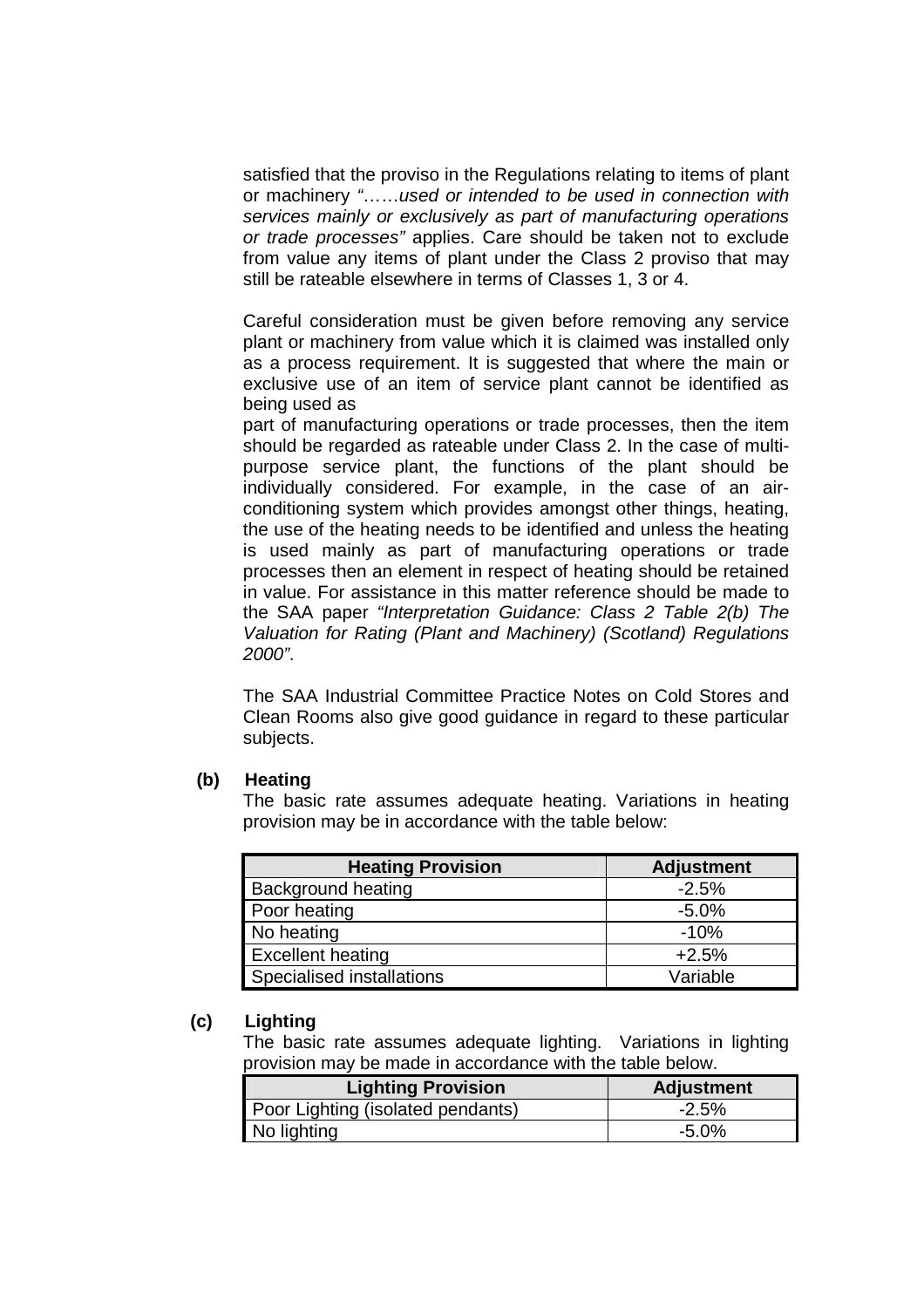| Excellent lighting               | $+2.5%$  |
|----------------------------------|----------|
| <b>Specialised installations</b> | Variable |

## **(d) Air Conditioning**

The basic rate assumes adequate heating. Where items of plant and machinery contributing to air conditioning are also present then additions may be made in accordance with the following table:

| <b>Specification</b>                                                                                                                                                                                          | <b>Addition</b>  |  |  |
|---------------------------------------------------------------------------------------------------------------------------------------------------------------------------------------------------------------|------------------|--|--|
| Ducted AC system capable of $ +15.0\%$ as an extra-over to the<br>heating, cooling, ventilating and basic rate which already reflects                                                                         |                  |  |  |
| control but without average heating.<br>humidity<br>filtration.                                                                                                                                               |                  |  |  |
| Simple mechanical ventilation $+5.0\%$ as an extra-over to the<br>systems inducting fresh air from basic rate which already reflects<br>outside or suspended cartridge<br>systems providing chilled air only. | average heating. |  |  |

## **(e) Sprinklers**

| <b>Specification</b>                                                                             | <b>Adjustment</b> |  |  |
|--------------------------------------------------------------------------------------------------|-------------------|--|--|
| Normal hazard system (to include<br>ancillary plant but not any water storage<br>tank or lagoon) | $5.0\%$           |  |  |
| Specialist or high hazard system                                                                 | Variable          |  |  |

## **(f) Gantry**

| <b>Specification</b> | Adjustment |  |
|----------------------|------------|--|
| Up to 10 ton SWL     | 5.0%       |  |

## **6.2.4 Disabilities (Other Allowances)**

The following table suggests a range of appropriate allowances for the most commonly found drawbacks to the occupation of particular buildings in industrial subjects. These reflect "functional" or "technical" obsolescence. The list is not exhaustive but care should be taken to ensure that aggregated allowances are not excessive.

| <b>Disability</b>              | <b>Detail</b> | <b>Allowance</b> |
|--------------------------------|---------------|------------------|
| Bad shape and/or               |               | Deduct up to     |
| layout                         |               | 10.0%            |
| <b>Excessively thick stone</b> |               | Deduct up to     |
| walls                          |               | 5.0%             |
| Liability to flooding          |               | Deduct up to     |
|                                |               | 10.0%            |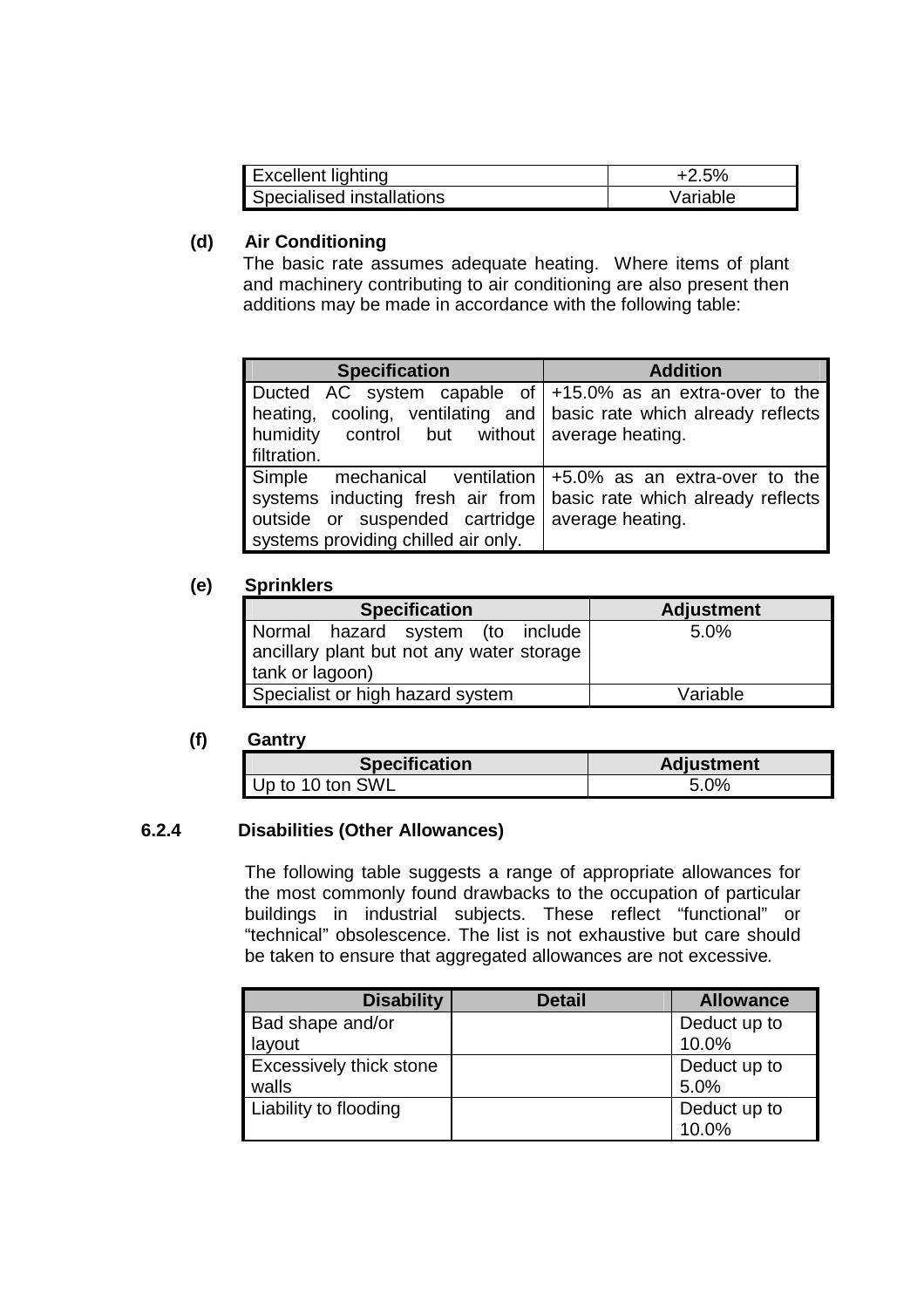| Narrow bays with                             | 3.00 metres apart  | Deduct 10.0% |
|----------------------------------------------|--------------------|--------------|
| columns (interpolations<br>should be made as | 9.00 metres apart  | Deduct 5.0%  |
| necessary)                                   | 15.00 metres apart | No allowance |
| One wall open to yard                        |                    | Deduct 15.0% |
| Poor access                                  |                    | Deduct up to |
|                                              |                    | 5.0%         |
| Variation in floor levels                    |                    | Deduct up to |
|                                              |                    | 2.5%         |

It is recommended that the total of allowances for Age & Obsolescence in terms of paragraph 6.2.5 and for Disabilities in terms of this paragraph, should not exceed 80% for any building still capable of reasonably economic use.

## **6.2.5 Age & Obsolescence**

The following scale of allowances is provided as an indication of the reductions which may be appropriate for particular years of construction.

 It should not be slavishly followed and where possible, valuers should be guided by local evidence. Each subject should be viewed individually and a decision made on its own merit. If the condition of a building is worse or better than expected then departure from the table allowance is acceptable by valuer's judgement but only by clear adoption of a "notional" age. Allowances should be restricted or completely withheld in the case of refurbished buildings depending on the degree of improvement. Allowances of greater than 50% should only be made in exceptional circumstances, as it is reasonable to assume that buildings built earlier than 1955 will have been subject to some degree of upgrading.

| Year         | <b>Allowance</b> | Year | <b>Allowance</b> | Year | <b>Allowance</b> |
|--------------|------------------|------|------------------|------|------------------|
| 2010 & later | 0.0%             | 1991 | 14.0%            | 1972 | 33.0%            |
| 2009         | 0.5%             | 1990 | 15.0%            | 1971 | 34.0%            |
| 2008         | 1.0%             | 1989 | 16.0%            | 1970 | 35.0%            |
| 2007         | 1.5%             | 1988 | 17.0%            | 1969 | 36.0%            |
| 2006         | 2.0%             | 1987 | 18.0%            | 1968 | 37.0%            |
| 2005         | 2.5%             | 1986 | 19.0%            | 1967 | 38.0%            |
| 2004         | 3.0%             | 1985 | 20.0%            | 1966 | 39.0%            |
| 2003         | 3.5%             | 1984 | 21.0%            | 1965 | 40.0%            |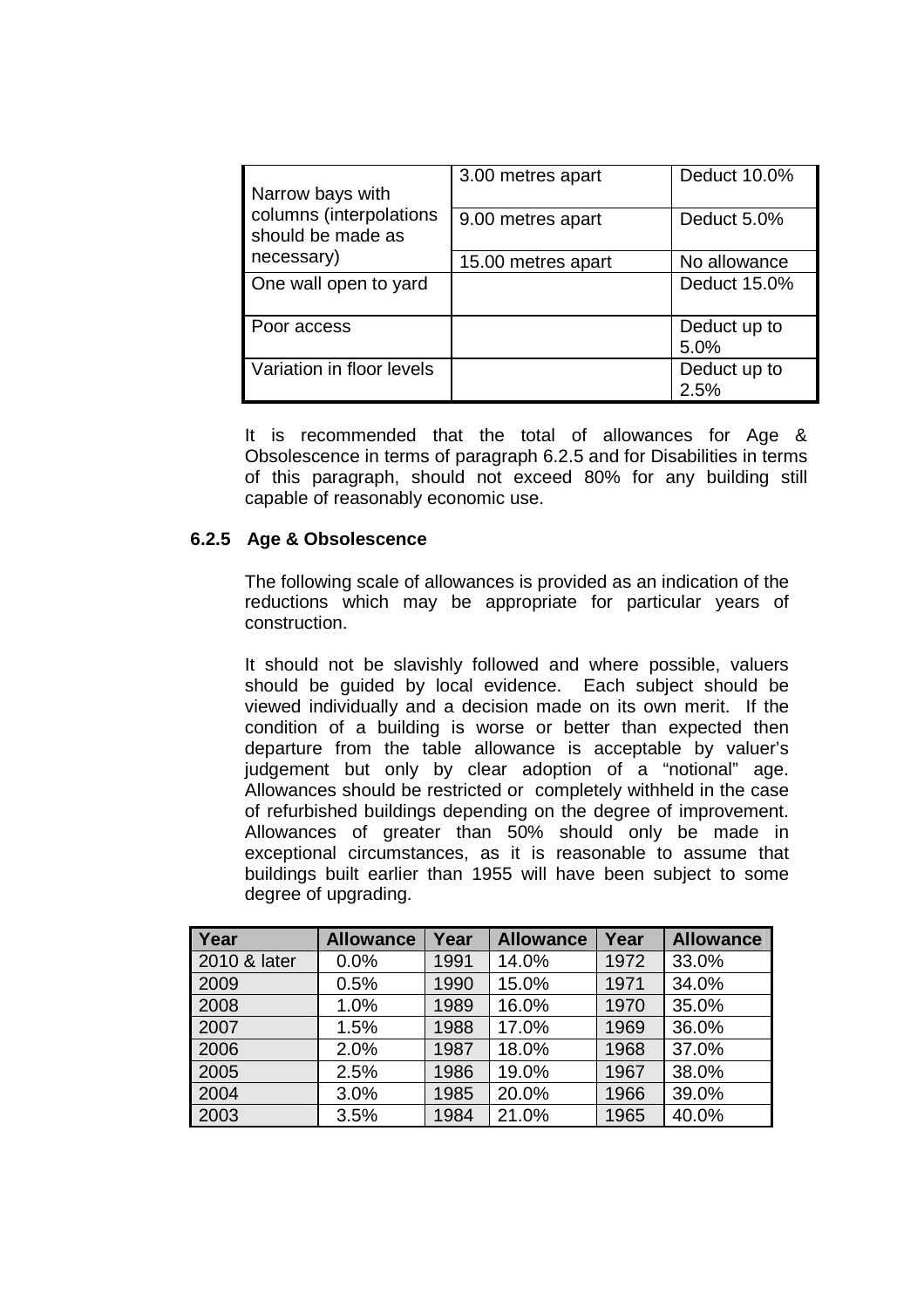| 2002 | 4.0%  | 1983 | 22.0% | 1964 | 41.0% |
|------|-------|------|-------|------|-------|
| 2001 | 4.5%  | 1982 | 23.0% | 1963 | 42.0% |
| 2000 | 5.0%  | 1981 | 24.0% | 1962 | 43.0% |
| 1999 | 6.0%  | 1980 | 25.0% | 1961 | 44.0% |
| 1998 | 7.0%  | 1979 | 26.0% | 1960 | 45.0% |
| 1997 | 8.0%  | 1978 | 27.0% | 1959 | 46.0% |
| 1996 | 9.0%  | 1977 | 28.0% | 1958 | 47.0% |
| 1995 | 10.0% | 1976 | 29.0% | 1957 | 48.0% |
| 1994 | 11.0% | 1975 | 30.0% | 1956 | 49.0% |
| 1993 | 12.0% | 1974 | 31.0% | 1955 | 50.0% |
| 1992 | 13.0% | 1973 | 32.0% | Pre  | 50.0% |
|      |       |      |       | 1955 |       |

## **6.2.6 Multi Storey Buildings**

The following tables of adjustments provide guidance where there is no conclusive local evidence. The allowances are not suitable for business centres or Use Classes Order 4 style developments where an office approach may be more appropriate or in the case of industrial subjects with vertical process systems where allowances may be abated or withheld or a cost basis considered.

## **(a) Production/Warehouse space**

| <b>Floor</b> | <b>Separate</b><br>passenger &<br>goods lifts | <b>Goods lift</b><br>only | <b>Stair access</b><br>only |
|--------------|-----------------------------------------------|---------------------------|-----------------------------|
| <b>GF</b>    | 100%                                          | 100%                      | 100%                        |
| 1F           | 90%                                           | 85%                       | 75%                         |
| 2F           | 85%                                           | 80%                       | 50%                         |
| 3F           | 85%                                           | 75%                       | 25%                         |
| 4F & above   | 85%                                           | 70%                       | At discretion               |

#### **(b) Offices**

| <b>Floor</b>                | Lift          | <b>Stair access only</b> |
|-----------------------------|---------------|--------------------------|
| $rac{\text{GF}}{1\text{F}}$ | 100%          | 100%                     |
|                             | 95% -100%     | 90% - 100%               |
| 2F                          | 90% - 95%     | $80\%$ - $90\%$          |
| 3F                          | 90% -95%      | 70%                      |
| 4F & above                  | $90\% - 95\%$ | 60%                      |

•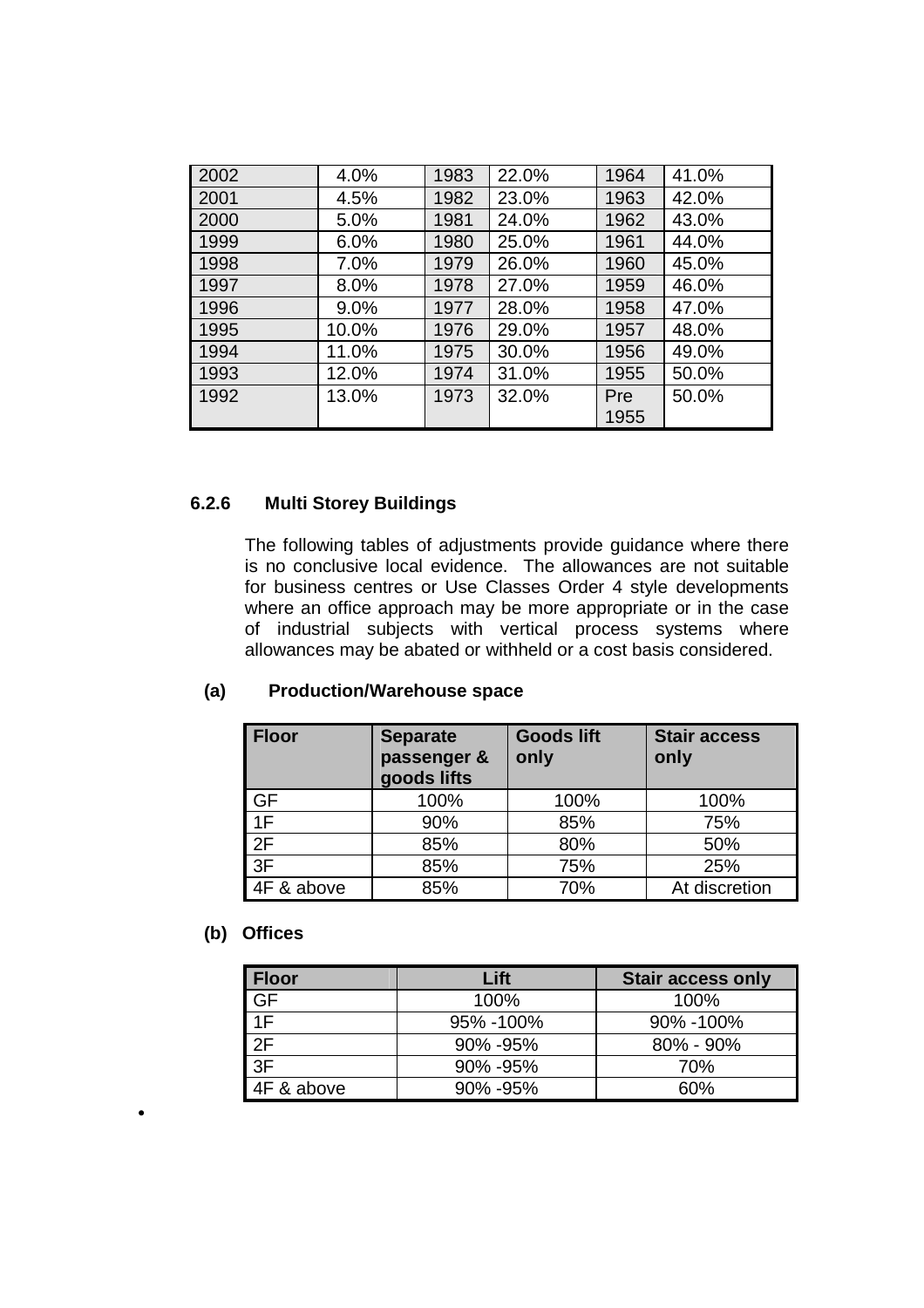The percentage selected from any range will be dependent on the quality of access.

#### **(c) Basements, galleries, attics and lofts**

This type of accommodation varies widely in quality, character and purpose and no general recommendations can be made. However, the final rate selected should be sensibly related to the principal floor served.

#### **6.2.7 Quantum**

Those subjects with an overall area greater than 999  $m^2$  will require a quantum adjustment.

No inverse quantum is appropriate as the basic rate has been derived from subjects of a similar size.

| Area $m^2$ |        | % Deductions |
|------------|--------|--------------|
| At         | 1,000  | 1%           |
| At         | 2,000  | 5%           |
| At         | 3,000  | 10%          |
| At         | 4,000  | 15%          |
| At         | 5,000  | 22.5%        |
| At         | 10,000 | 27.5%        |
| At         | 15,000 | 32.5%        |
| At         | 20,000 | 37.5%        |
| At         | 30,000 | 42.5%        |
| At         | 40,000 | 47.5%        |
| At         | 50,000 | 50%          |

Quantum should be applied in accordance with the following table:

The above is subject to interpolation.

## **7.0 PLANT AND MACHINERY**

Rateable items of plant and machinery not covered by the foregoing guidance will be valued by application of the Contractors Basis of valuation with reference to guidance and replacement costs contained in the Rating Cost Guide

#### **8.0 LAND/SITEWORKS**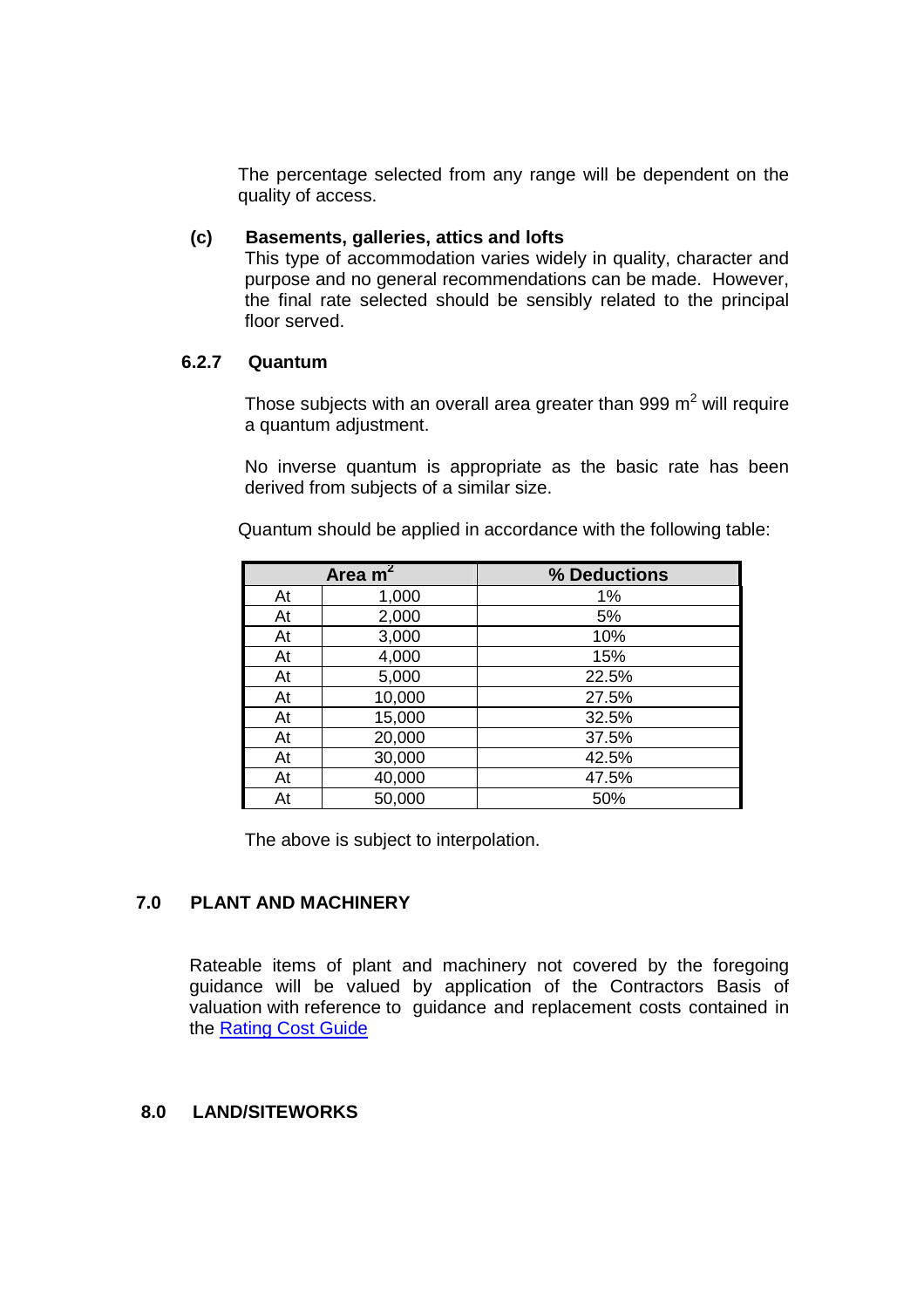#### **8.1 General**

- **8.1.1** The basic rate recommended for buildings incorporates an element of value to reflect the existence of sufficient land, roads, siteworks and hardstandings necessary to allow suitable access and comfortable occupation of the buildings that are part of the lands and heritages.
- **8.1.2** The basic rate does **not** include for any extra land, roads, siteworks and hardstandings provided for purposes other than that referred to in 8.1.1. and such items should be valued in full. e.g. Extra areas used for storage/laydown/ parking/manoeuvring in Builder's Yards, Sawmills, Haulage and Distribution Depots etc.
- **8.1.3** The following gives a guide to expected relationships between buildings area and such "access land" as referred to in 8.1.1.

| <b>Buildings Area</b> | <b>Total Site Area</b>                 |
|-----------------------|----------------------------------------|
| Up to 5,000 sq m      | Buildings Floor Area + up to<br>50%    |
| Over 5,000 sq m       | Buildings Floor Area + 50%<br>and over |

 In accordance with the above relationships, extra land should be valued as either "serviced" or "unserviced" land as detailed below. For buildings areas over 5000 sq. m., discretion should be exercised. e.g. when dealing with areas as in 8.1.2 these should be valued in full. However, when either held for expansion, created by demolition, or in fact unsuitable for development or use due to site or layout characteristics, nominal or nil values may be considered and the land termed as "excess" land.

## **8.2 Extra Land Values**

#### **8.2.1 Serviced Land**

i.e. All normal services available, either on the land or adjacent there to and, in some cases, with road frontage.

## (a) **Grangemouth Docks**

| $A$ raa ma $\sim$<br>-111 | <b>Rale/III</b> |
|---------------------------|-----------------|
|                           |                 |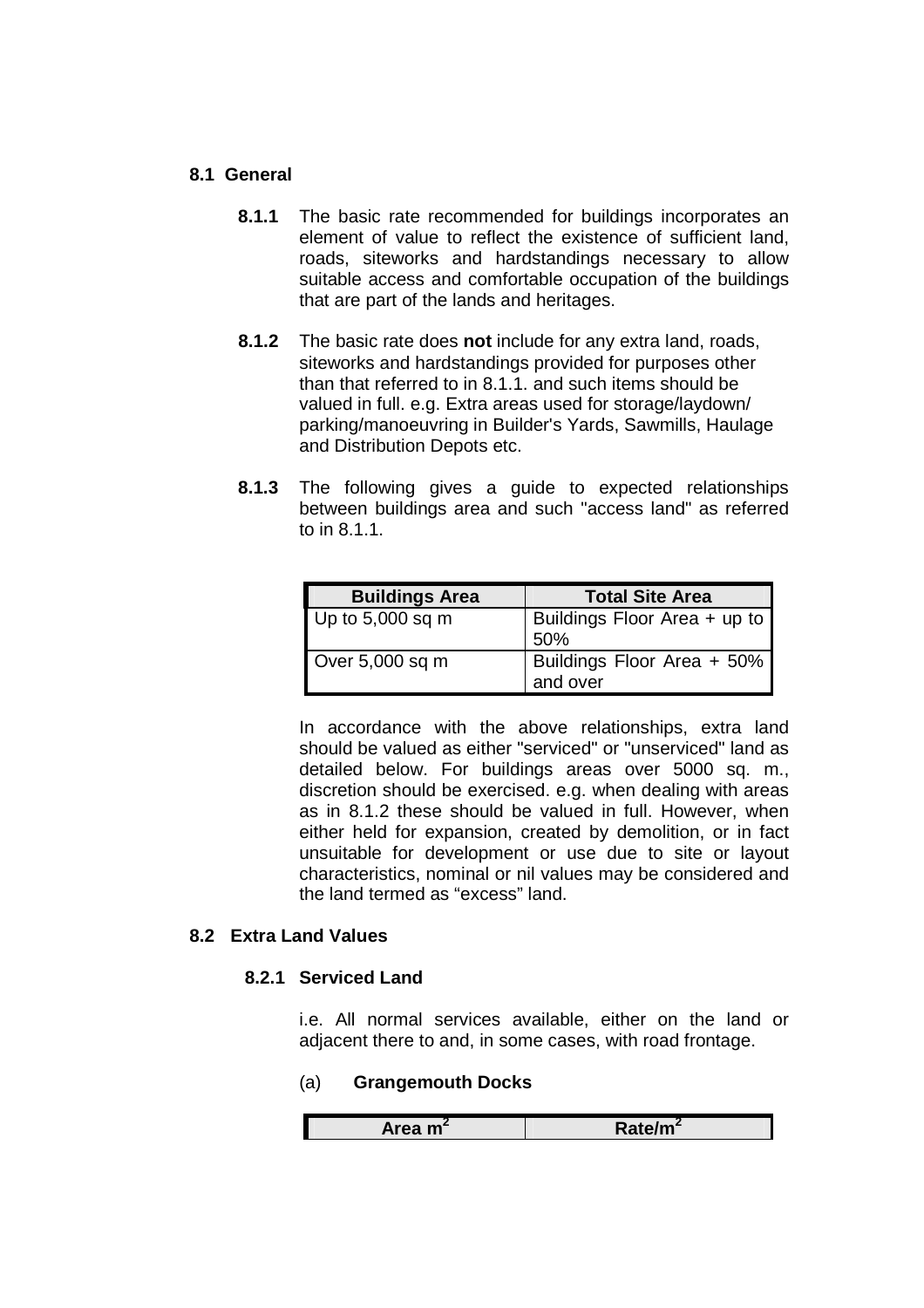| $0-4,000$         | £2.00 |
|-------------------|-------|
| $4,001 - 8,000$   | £1.75 |
| $8,001 - 14,000$  | £1.60 |
| $14,001 - 20,000$ | £1.55 |
| $20,001 - 35,000$ | £1.50 |

#### (b) **Falkirk, Grangemouth, Stirling**

| Area $m2$         | Rate/m <sup>2</sup> |
|-------------------|---------------------|
| $0-4,000$         | £1.00               |
| $4,001 - 8,000$   | £0.95               |
| $8,001 - 14,000$  | £0.90               |
| $14,001 - 20,000$ | £0.85               |
| $20,001 - 35,000$ | £0.80               |

#### (c) **All Other Areas**

| Area $m2$              | Rate/m <sup>2</sup> |
|------------------------|---------------------|
| $0-4,000$              | £0.90               |
| $4,001 - 8,000$        | £0.85               |
| $8,001 - 14,000$       | £0.80               |
| $14,001 - 20,000$ sq.m | £0.75               |
| $20,001 - 35,000$ sq.m | £0.70               |

 Rates to be applied are determined by the total extra land area to be valued and should not be applied in band layers. In cases of land areas greater than 35,000 m2 Assistant Assessors should be consulted.

## **8.2.2 Unserviced Land**

Unserviced land - £0.30 per square metre.

## **8.3 Yards**

If the subject to be valued is in the nature of land which is either devoid of buildings or contains buildings which may be deemed to be subsidiary to the land on which they are situated, perhaps due to the relative areas of land to buildings and/or to the portable nature of the buildings, then the "access land" calculation referred to at 8.1.3 shall not be necessary. Such yards shall be valued in their entirety at rates per square metre 50% greater than those recommended at 8.2.1 and 8.2.2. In such circumstances surfacing and subsidiary buildings shall be valued and added as normal.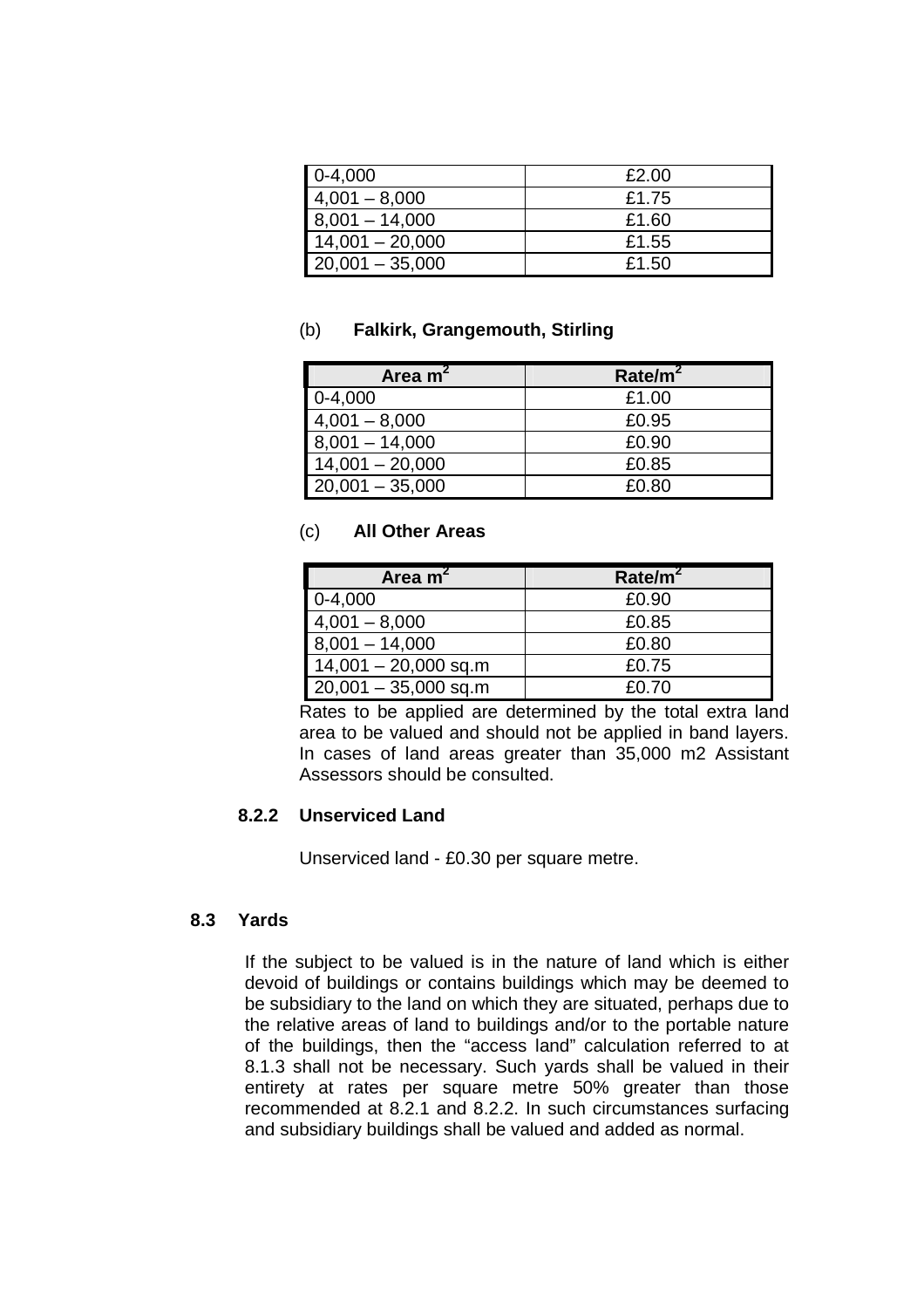#### **8.4 Siteworks**

#### **8.4.1 Surfacing**

Where surfacing is in excess of, or of superior quality to, that deemed incorporated in the basic rate, valuations should be carried out, or adjusted, on the basis of the following rates to NAV.

#### (a) **Tarmacadam / Concrete**

| Area m <sup>2</sup> | Rate/ $m^2$ |
|---------------------|-------------|
| $0-4,000$           | £2.00       |
| $4,001 - 8,000$     | £1.95       |
| $8,001 - 14,000$    | £1.90       |
| $14,001 - 20,000$   | £1.85       |
| $20,001 - 35,000$   | £1.80       |

#### (b) **Reinforced Concrete**

| Area $m2$         | Rate/ $m2$ |
|-------------------|------------|
| $0-4,000$         | £2.20      |
| $4,001 - 8,000$   | £2.15      |
| $8,001 - 14,000$  | £2.10      |
| $14,001 - 20,000$ | £2.05      |
| $20,001 - 35,000$ | £2.00      |

#### **(c) Hardcore / Gravel**

| Area $m2$         | Rate $\text{/m}^2$ |
|-------------------|--------------------|
| $0-4,000$         | £0.90              |
| $4,001 - 8,000$   | £0.85              |
| $8,001 - 14,000$  | £0.80              |
| $14,001 - 20,000$ | £0.75              |
| $20,001 - 35,000$ | £0.70              |

 The rates above are to be applied to areas that are drained. In the event of drainage gullies, manholes and underground pipework not being present these rates may be reduced by up to 20%.

#### **8.4.2 Age & Obsolescence**

Age and obsolescence allowances to be applied to surfacing will depend upon individual circumstances.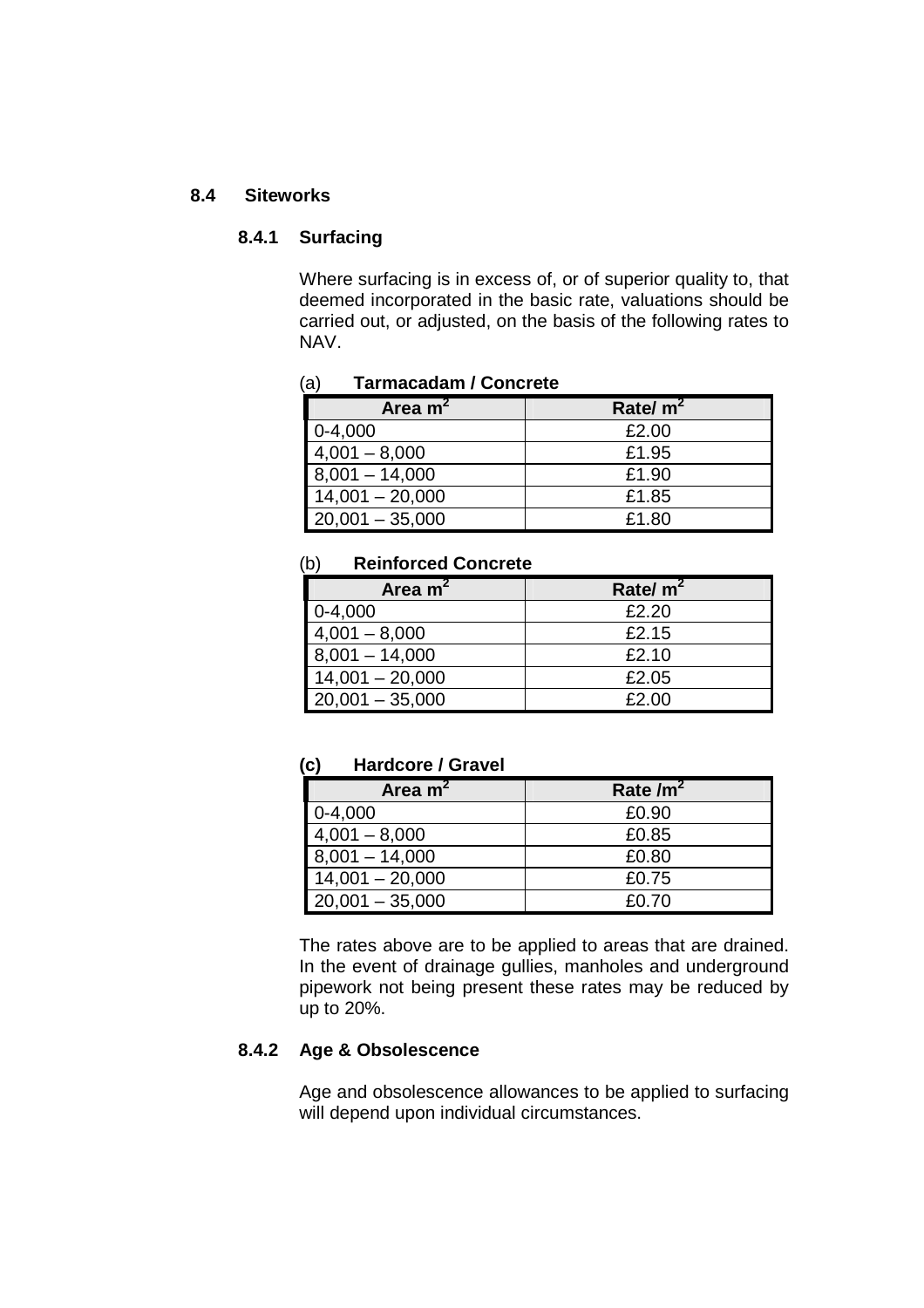Where the surfacing is of a similar age to the buildings which it is ancillary to, then the building age related table of allowances contained within 6.2.5 may serve as a guide as to the maximum allowance to be applied.

 If the surfacing is of a more specialised nature as referred to in 8.4.1 (b), an appropriate allowance up to a maximum of 15% should be applied.

 In the case of Yards as defined at 8.3 where no or little buildings are present, a judgement shall be made as to the appropriate allowance to be applied to the surfacing in respect of age and obsolescence.

 Allowances should be restricted or completely withheld in the case of improved or new surfacing.

#### **8.4.3 Enclosures**

 Addition should be made for fencing or walling which fulfils a security function, e.g. a 2 metre wall or 2 metre chain link fence. No addition will be made where a wall or fence is merely cosmetic, e.g. a 1 metre dwarf wall or a 1 metre post and wire fence.

| <b>Enclosure</b>        | Rate/Im |
|-------------------------|---------|
| <b>Security Walling</b> | £5.00   |
| <b>Security Fencing</b> | £1.50   |

#### **9.0 END ALLOWANCES**

These relate essentially to larger subjects (except for access to works in small urban subject) but the valuer must be careful to avoid double counting, especially if any allowances have been granted under item paragraph 6.2.4 - Disabilities.

| <b>Disability</b>                                        | <b>Deduction</b> |
|----------------------------------------------------------|------------------|
| Poor layout of what might be individually excellent      | Up to 10%        |
| buildings resulting in uneconomic flow of process        |                  |
| Works divided by public road with security/transport on- | Up to $5%$       |
| costs.                                                   |                  |
| Bad shape and layout of site                             | Up to 10%        |